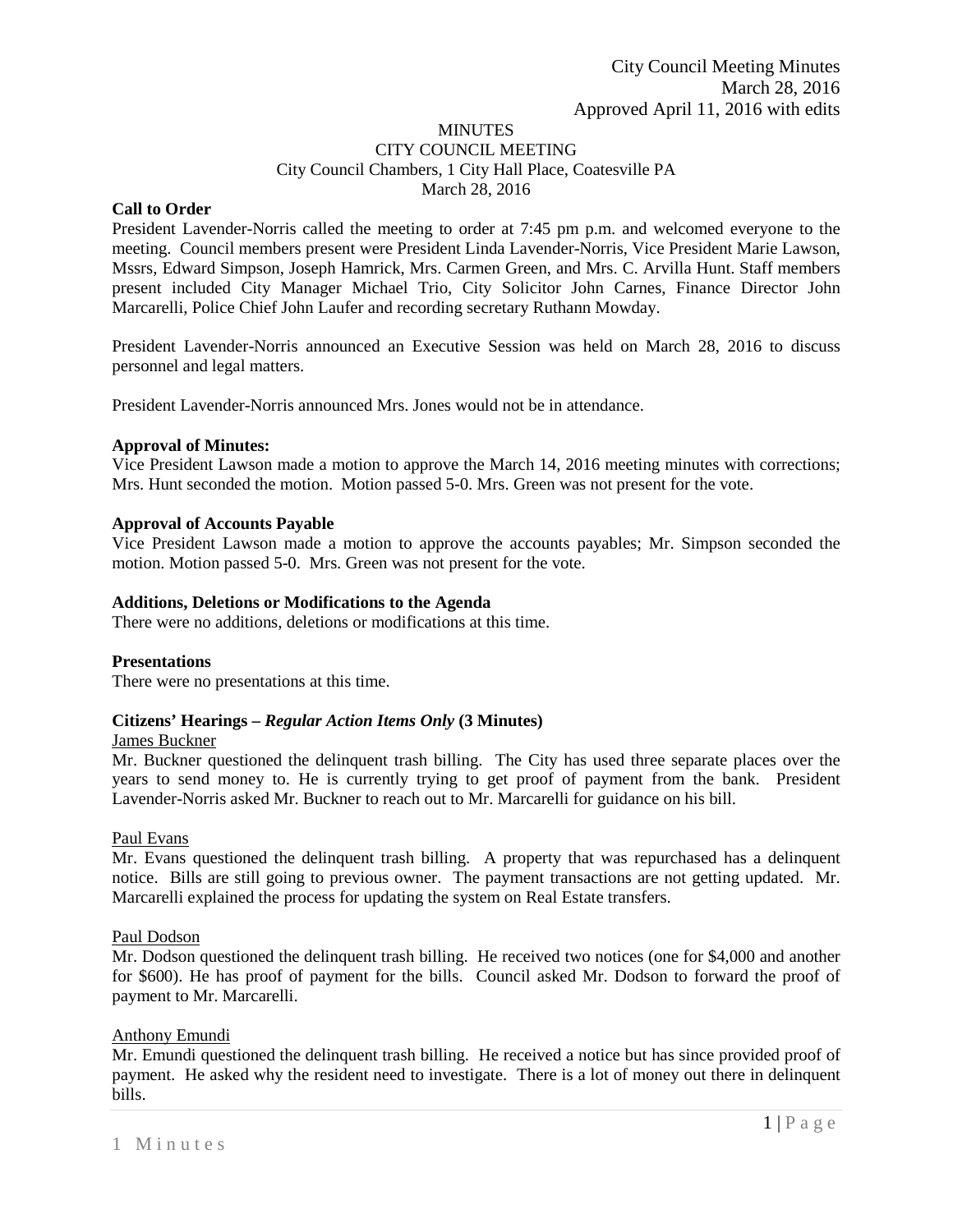President Lavender-Norris apologized to anyone who has received a letter. She explained the City is working on the delinquent trash billing sent out by Portnoff Law Associates. Please contact the Finance Department with any questions regarding the notices that the resident/property owner has received. They are working on the matters on case by case to update the files with the correct information. We are sorry for any inconvenience.

## Donald Lamborn

Mr. Lamborn questioned the delinquent trash billing. He explained that 5 years he received a letter from Barbacane Thornton (the City auditor), he provided the proof of payment requested then, and just received another delinquent notice from Portnoff five years later for the same property. He provided the same proof as before. He would like verification the City received his payment.

Mr. Marcarelli explained the City will follow up with each customer with a letter of their payment, once received or provided proof of payment.

Mrs. Hunt made a motion to close citizens' hearings on regular action items only; Vice President Lawson seconded the motion. Motion passed 6-0.

## **Regular Action Items**

1. Receive and consider Second Reading and Adoption an Ordinance amending Chapter 108-1 Fees as follows: 1) amending Section 108-1 I. (2) by adding new subsections (A) through (D) establishing charges for disposal of large items, I.E. televisions, computer monitors, tires, refrigerators, freezers and air conditioners: and , 2) amending the exhibit to Ordinance 1471-2016 (revising the fee schedule at Chapter 108-1) with respect to a "tenant generated complaint inspection" to provide prior notice and opportunity to cure the landlord with tenant liable for inspection fee if no violations found and landlord liable for inspection fee if violations found after notice and opportunity to cure.

The changes discussed at the last meeting regarding the tenant complaint were amended in the Ordinance.

Mrs. Hunt made a motion to approve second reading and adoption an Ordinance amending Chapter 108-1 Fees as follows: 1) amending Section 108-1 I. (2) by adding new subsections (A) through (D) establishing charges for disposal of large items, I.E. televisions, computer monitors, tires, refrigerators, freezers and air conditioners: and , 2) amending the exhibit to Ordinance 1471-2016 (revising the fee schedule at Chapter 108-1) with respect to a "tenant generated complaint inspection" to provide prior notice and opportunity to cure the landlord with tenant liable for inspection fee if no violations found and landlord liable for inspection fee if violations found after notice and opportunity to cure.

2. Receive and consider authorizing the City of Coatesville (the "City") to enter into a "bank qualified" lease agreement with Manufacturers and Traders Trust Company (M&T Bank) for purposes of acquiring two police vehicles (2016 Ford Interceptor and 2016 Ford Expedition EL) and a Street Sweeper (2016 Johnston VT-651 DS Vacuum Street Sweeper) pursuant to COSTAR contracts and incurring lease obligations (not in excess of \$89,993.17 (for the police vehicles) and \$270,668.75 (for the street sweeper) to be evidenced by two (2) lease purchase agreements with Manufacturers and Traders Trust Company (the "lessor") to which the City will pay to lessor the rental payments for the purpose of providing the said equipment for the City; authorizing the execution and delivery of such lease purchase agreements; setting forth the amounts of the rental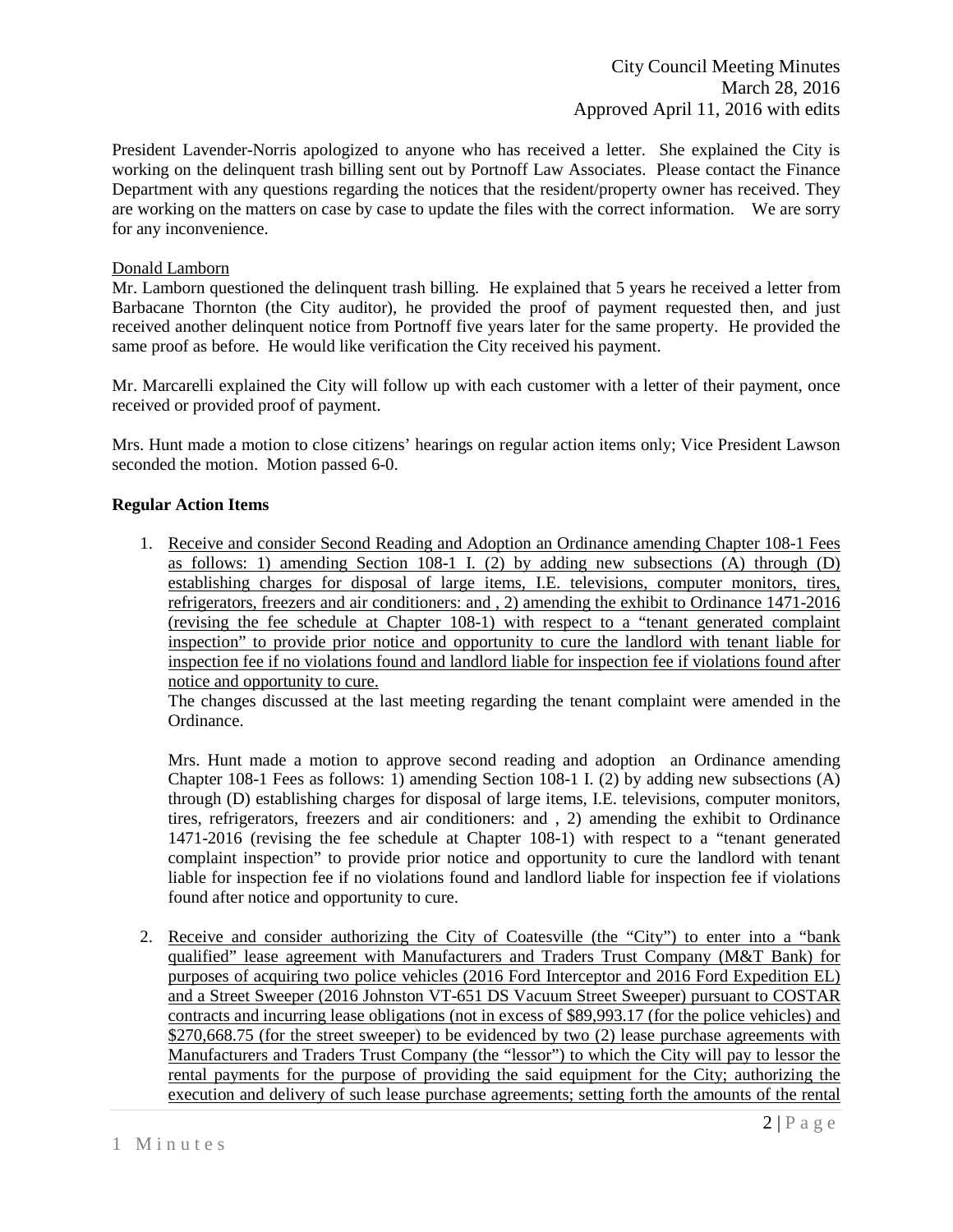payments to be made thereunder and covenanting to pay such amounts from current revenues, subject to annual appropriation; authorizing and directing the taking of necessary or appropriate actions including execution and delivery of requisite documents in connection with lease purchase agreements; and taking related actions.

Mr. Marcarelli explained the bid tabulation of the proposals submitted.

Vice President Lawson made a motion to approve first reading authorizing the City of Coatesville (the "City") to enter into a "bank qualified" lease agreement with Manufacturers and Traders Trust Company (M&T Bank) for purposes of acquiring two police vehicles (2016 Ford Interceptor and 2016 Ford Expedition EL) and a Street Sweeper (2016 Johnston VT-651 DS Vacuum Street Sweeper) pursuant to COSTAR contracts and incurring lease obligations (not in excess of \$89,993.17 (for the police vehicles) and \$270,668.75 (for the street sweeper) to be evidenced by two (2) lease purchase agreements with Manufacturers and Traders Trust Company (the "lessor") to which the City will pay to lessor the rental payments for the purpose of providing the said equipment for the City; authorizing the execution and delivery of such lease purchase agreements; setting forth the amounts of the rental payments to be made thereunder and covenanting to pay such amounts from current revenues, subject to annual appropriation; authorizing and directing the taking of necessary or appropriate actions including execution and delivery of requisite documents in connection with lease purchase agreements; and taking related actions; Mrs. Hunt seconded the motion. Motion passed 6-0.

3. Receive and consider Banner Permit submitted by Brandywine Health Foundation too hang Strawberry Festival street pole banners along Lincoln Highway in the heart of downtown as done in the past 8 years.

Mrs. Green explained Brandywine Health takes care of putting up and taking down the banners. It is at no cost to the City for labor.

Vice President Lawson made a motion to approve a Banner Permit submitted by Brandywine Health Foundation too hang Strawberry Festival street pole banners along Lincoln Highway in the heart of downtown as done in the past 8 years; Mrs. Hunt seconded the motion. Motion passed 6-0.

## **Discussion Item**

1. Discuss Instant Ticketing

Vice President Lawson explained SWEEPS Program was originally set up to be included in the instant ticketing program. The program is not working. We need to look more into instant ticketing. Lancaster provided previous Council with a presentation on how the program worked in their City. Council asked City staff to contact Lancaster and have them provide the current council with the program. Mr. Smith announced he wrote up a version of the program when he was the Weed and Seed coordinator. The City attempted to work with the Courts.

## 2. Discuss Chapter 82 – Building construction specifically Article IV vacant Premises

Vice President Lawson announced there are properties in the City that have been boarded up for over ten years in the City. The Codes states the property can only be boarded up for a certain amount of time. It is time to go actively after the property owners. Mrs. Green explained there is a Blighted Property Ordinance. President Lavender-Norris asked for an annual vacant property report. Mr. Trio announced that BIU has a person working on the vacant properties.

3. Discuss boards instead of glass windows on Lincoln Highway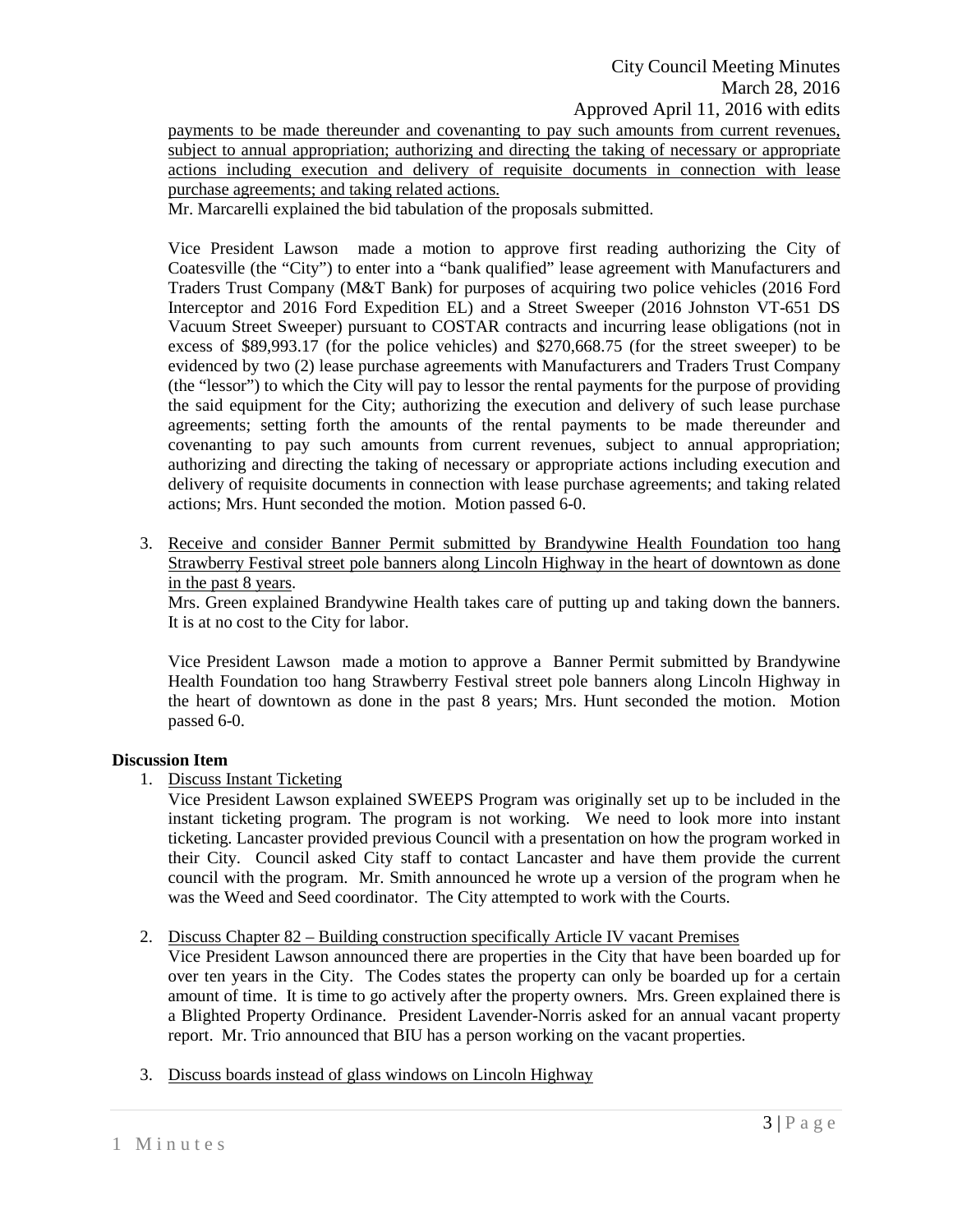Vice President Lawson asked for glass instead of boards in the business district. Boards as windows is unacceptable. Mrs. Green explained business owner/property manager are responsible.

## **Solicitors Report**

Mr. Carnes announced the Assessment Appeal Office approved the appeal with Huston Properties at a 72% reduction. He suggested an appeal to their decision and will be contacting the County and School District to partner with the City.

Mrs. Green made a motion to move forward with the appeal with Huston's Properties on the 72% reduction; Mrs. Hunt seconded the motion. Motion passed 6-0.

## **City Manager's Report**

Mr. Trio announced

- DEPG's Zoning Amendment will be in front of the Planning Commission on April 13, 2016
- City Hall will be renovated to integrate the energy savings and add District Court.
- Reviewing overlay and aesthetics for the renovation
- Zoning Hearing Board Meeting to discussion extension of Machine Shop at  $10<sup>th</sup>$  Avenue behind Lambs.

#### **Citizens' Hearings –** *Non-Agenda Items Only* **(3 Minutes)**

#### Allen Smith

Mr. Smith announced the Coatesville Community Development Corporation will be holding the Summer Jazz series again this year. There are two shows booked at this point. No advertising was done last year and about 100 – 150 people attended the shows.

#### James Buckner

Mr. Buckner stated the issues have not been resolved with the taxes, and he will be meeting with Mr. Marcarelli tomorrow.

#### Fran Scamuffa

Ms. Scamuffa asked if the Garden Shack on the Flats can be knocked down. Can she plant some seeds on the side of the Flats? She provided Council with information from unclaimed cash and offered to help with getting the cash back. She asked is the public could get reports from the police to stop the negative nillies. Is happy to help any way she can.

#### Don Lamborn

Mr. Lamborn stated his issue has been resolved.

#### Paul Evans

Mr. Evans stated that he has received rental licenses in the past for properties that are not his. He has no confidence unless an outside IT firm handles the information. There should be a monthly reconciliation. He is concerned about the landlord file.

#### Paul Dodson

Mr. Dodson thanked the City for the two trash toters at 401 Maple Avenue, but he has only one recycle toter. He asked how the landlord is responsible for bed bugs, cockroaches, etc.. extermination if it was due to the tenants. The tenant should be responsible for taking care of the problem if it did not exist prior to them moving in. Mr. Trio asked Mr. Dodson to speak to BIU regarding the issue.